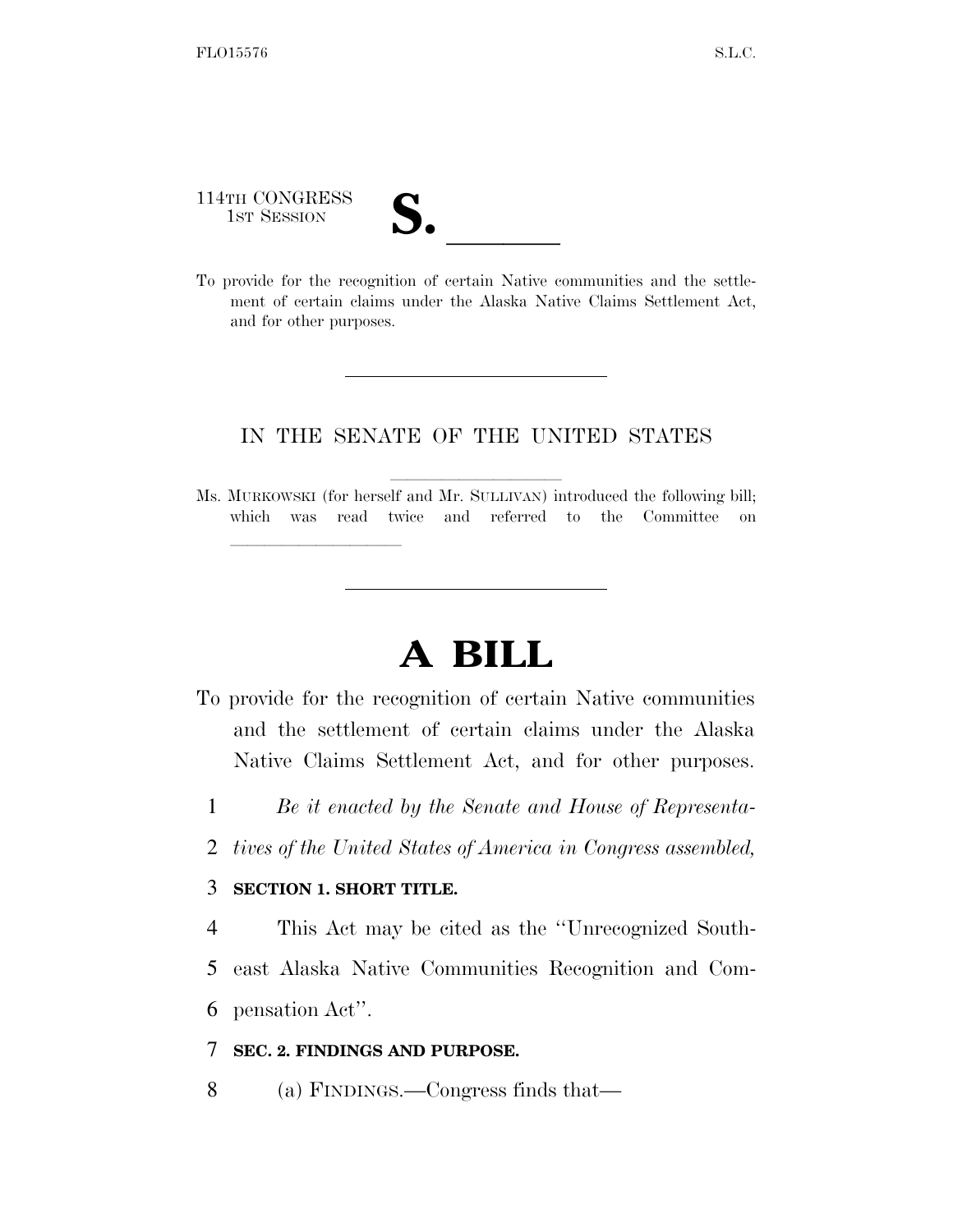(1) in 1971, Congress enacted the Alaska Na-2 tive Claims Settlement Act (43 U.S.C. 1601 et seq.) to recognize and settle the aboriginal claims of Alas- ka Natives to the land Alaska Natives had used for traditional purposes; (2) that Act awarded approximately \$1,000,000,000 and 44,000,000 acres of land to Alaska Natives and provided for the establishment of Native Corporations to receive and manage the funds and land; (3) pursuant to that Act, Alaska Natives have been enrolled in 1 of 13 Regional Corporations; (4) most Alaska Natives reside in communities that are eligible under that Act to form a Village or Urban Corporation within the geographical area of a Regional Corporation; (5) Village or Urban Corporations established under that Act received cash and surface rights to the settlement land described in paragraph (2) and the corresponding Regional Corporation received cash and land that includes the subsurface rights to 22 the land of the Village or Urban Corporation; (6) the southeastern Alaska communities of Haines, Ketchikan, Petersburg, Tenakee, and Wrangell are not listed under that Act as commu-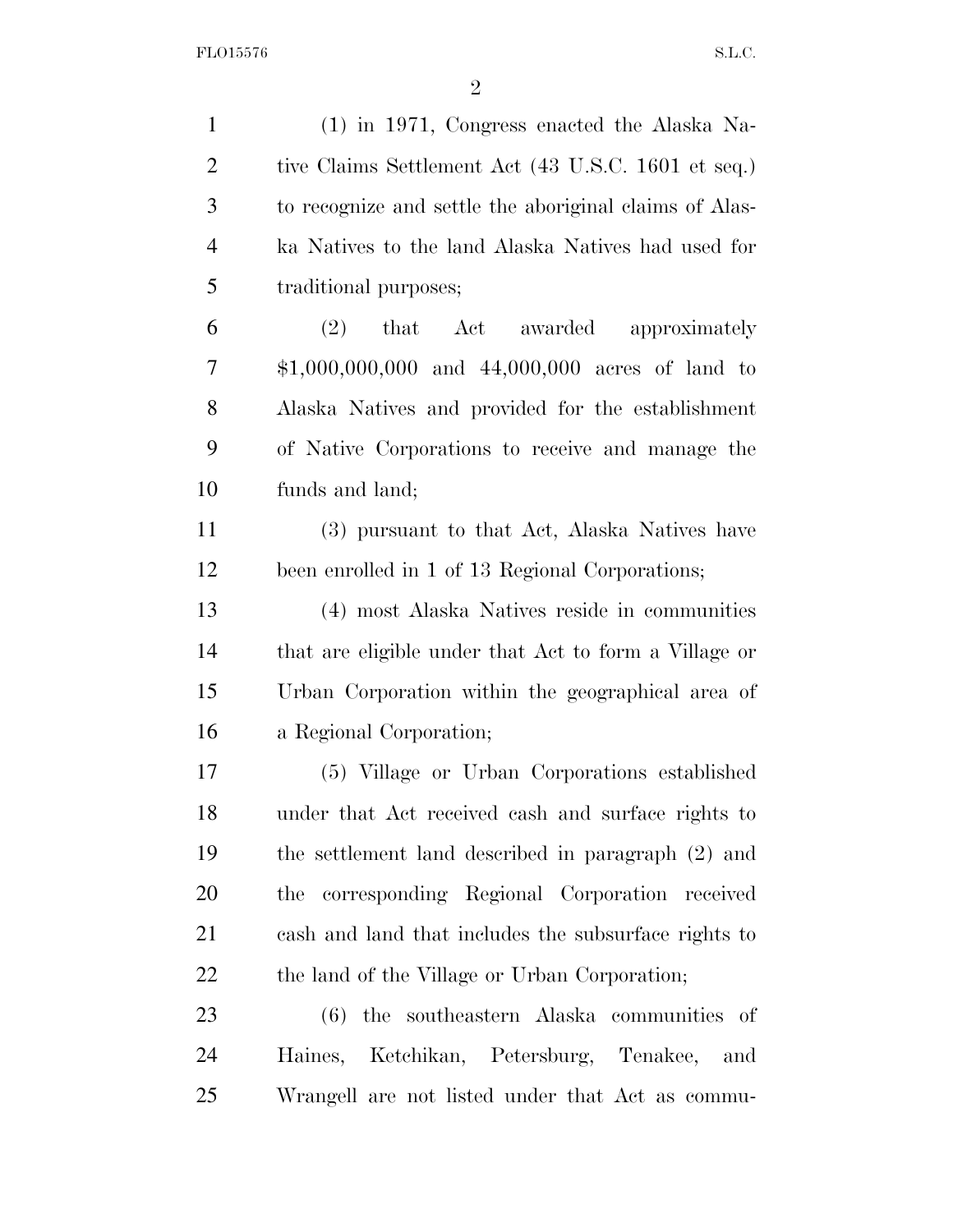| $\mathbf{1}$   | nities eligible to form Village or Urban Corporations,   |
|----------------|----------------------------------------------------------|
| $\overline{2}$ | even though the population of those villages com-        |
| 3              | prises greater than 20 percent of the shareholders of    |
| $\overline{4}$ | the Regional Corporation for Southeast Alaska and        |
| 5              | display historic, cultural, and traditional qualities of |
| 6              | Alaska Natives;                                          |
| 7              | $(7)$ the communities described in paragraph $(6)$       |
| 8              | have sought full eligibility for land and benefits       |
| 9              | under that Act for more than 3 decades;                  |
| 10             | $(8)$ in 1993, Congress directed the Secretary of        |
| 11             | the Interior to prepare a report examining the rea-      |
| 12             | sons why the communities listed in paragraph (6)         |
| 13             | had been denied eligibility to form Village or Urban     |
| 14             | Corporations and receive land and benefits pursuant      |
| 15             | to that Act;                                             |
| 16             | $(9)$ the report described in paragraph $(8)$ , pub-     |
| 17             | lished in February 1994, indicates that—                 |
| 18             | (A) the communities listed in paragraph                  |
| 19             | $(6)$ do not differ significantly from the South-        |
| 20             | east Alaska communities that were permitted to           |
| 21             | form Village or Urban Corporations under that            |
| 22             | Act;                                                     |
| 23             | (B) the communities are similar to other                 |
| 24             | communities that are eligible to form Village or         |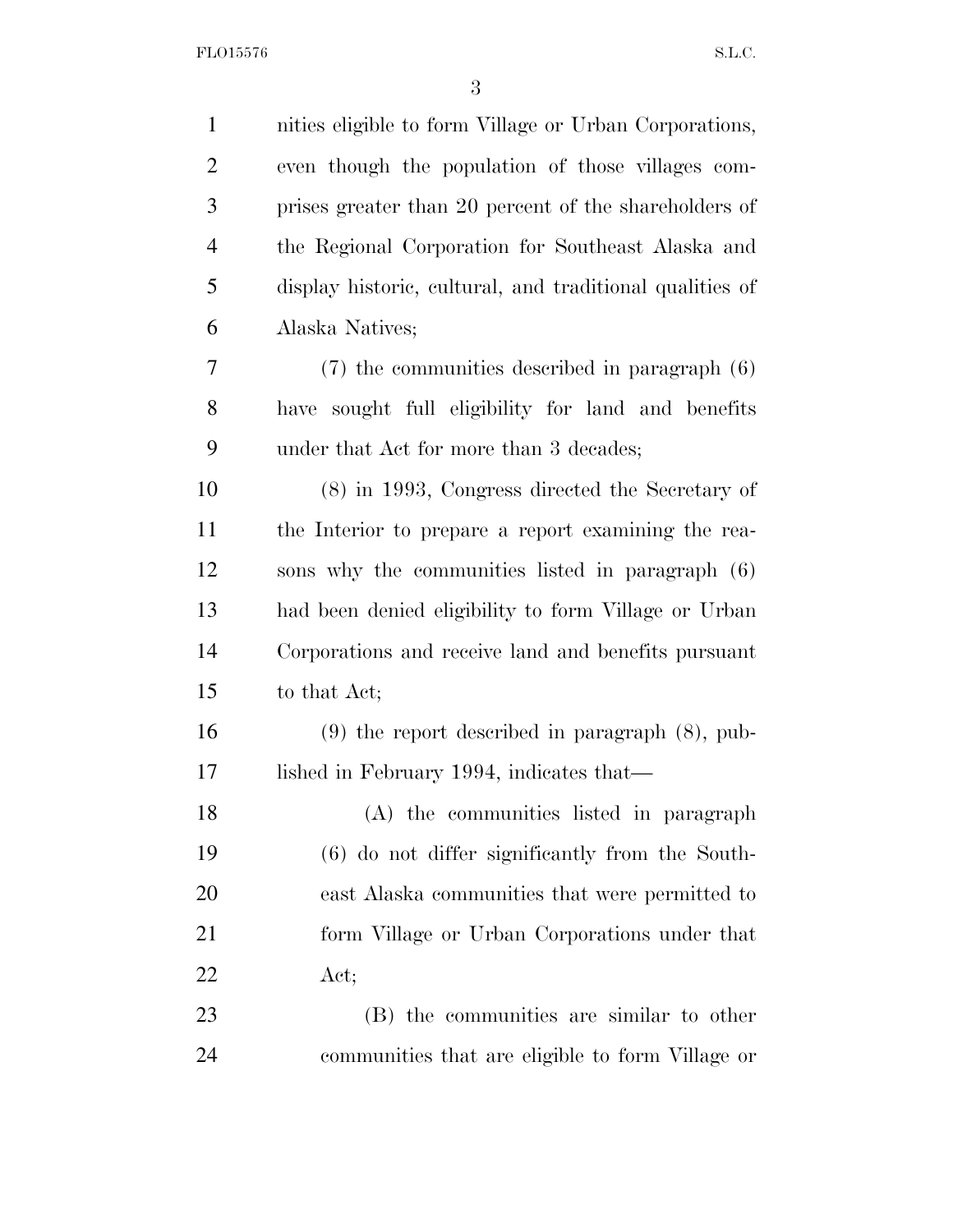| $\mathbf{1}$   | Urban Corporations under that Act and receive          |
|----------------|--------------------------------------------------------|
| $\overline{2}$ | land and benefits under that Act—                      |
| 3              | (i) in actual number and percentage                    |
| $\overline{4}$ | of Native Alaskan population; and                      |
| 5              | (ii) with respect to the historic use                  |
| 6              | and occupation of land;                                |
| $\overline{7}$ | (C) each such community was involved in                |
| 8              | advocating the settlement of the aboriginal            |
| 9              | claims of the community; and                           |
| 10             | (D) some of the communities appeared on                |
| 11             | early versions of lists of Native Villages pre-        |
| 12             | pared before the date of the enactment of that         |
| 13             | Act, but were not included as Native Villages          |
| 14             | under that Act;                                        |
| 15             | $(10)$ the omissions described in paragraph $(9)$      |
| 16             | are not clearly explained in any provision of that Act |
| 17             | or the legislative history of that Act; and            |
| 18             | $(11)$ on the basis of the findings described in       |
| 19             | paragraphs (1) through (10), Alaska Natives who        |
| 20             | were enrolled in the 5 unlisted communities and the    |
| 21             | heirs of the Alaska Natives have been inadvertently    |
| 22             | and wrongly denied the cultural and financial bene-    |
| 23             | fits of enrollment in Village or Urban Corporations    |
| 24             | established pursuant to that Act.                      |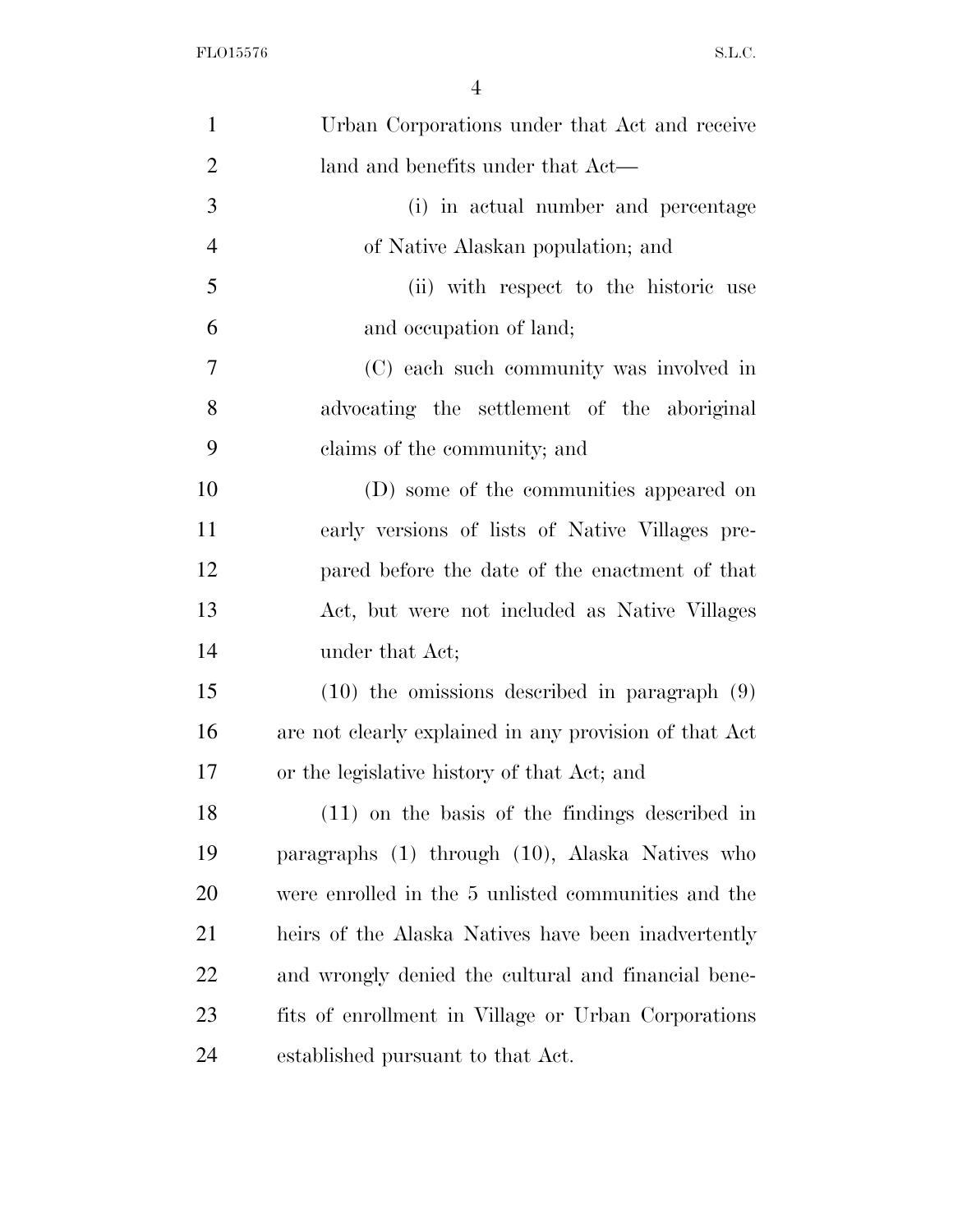| $\mathbf{1}$                     | (b) PURPOSE.—The purpose of this Act is to redress             |
|----------------------------------|----------------------------------------------------------------|
| 2                                | the omission of the communities described in subsection        |
| 3                                | $(a)(6)$ from eligibility by authorizing the Native people en- |
| $\overline{4}$                   | rolled in the communities—                                     |
| 5                                | (1) to form Urban Corporations for the commu-                  |
| 6                                | nities of Haines, Ketchikan, Petersburg, Tenakee,              |
| 7                                | and Wrangell under the Alaska Native Claims Set-               |
| 8                                | tlement Act $(43 \text{ U.S.C. } 1601 \text{ et seq.});$ and   |
| 9                                | (2) to receive certain settlement land pursuant                |
| 10                               | to that Act.                                                   |
| 11                               | SEC. 3. ESTABLISHMENT OF ADDITIONAL NATIVE COR-                |
| 12                               | PORATIONS.                                                     |
|                                  |                                                                |
|                                  | Section 16 of the Alaska Native Claims Settlement              |
|                                  | Act (43 U.S.C. 1615) is amended by adding at the end           |
|                                  | the following:                                                 |
|                                  | "(e) NATIVE VILLAGES OF HAINES, KETCHIKAN, PE-                 |
|                                  | TERSBURG, TENAKEE, AND WRANGELL, ALASKA.                       |
| 13<br>14<br>15<br>16<br>17<br>18 | "(1) IN GENERAL.—The Native residents of                       |
| 19                               | each of the Native Villages of Haines, Ketchikan,              |
| 20                               | Petersburg, Tenakee, and Wrangell, Alaska, may or-             |
| 21                               | ganize as Urban Corporations.                                  |
| 22                               | EFFECT ON ENTITLEMENT TO LAND.<br>(2)                          |
| 23                               | Nothing in this subsection affects any entitlement to          |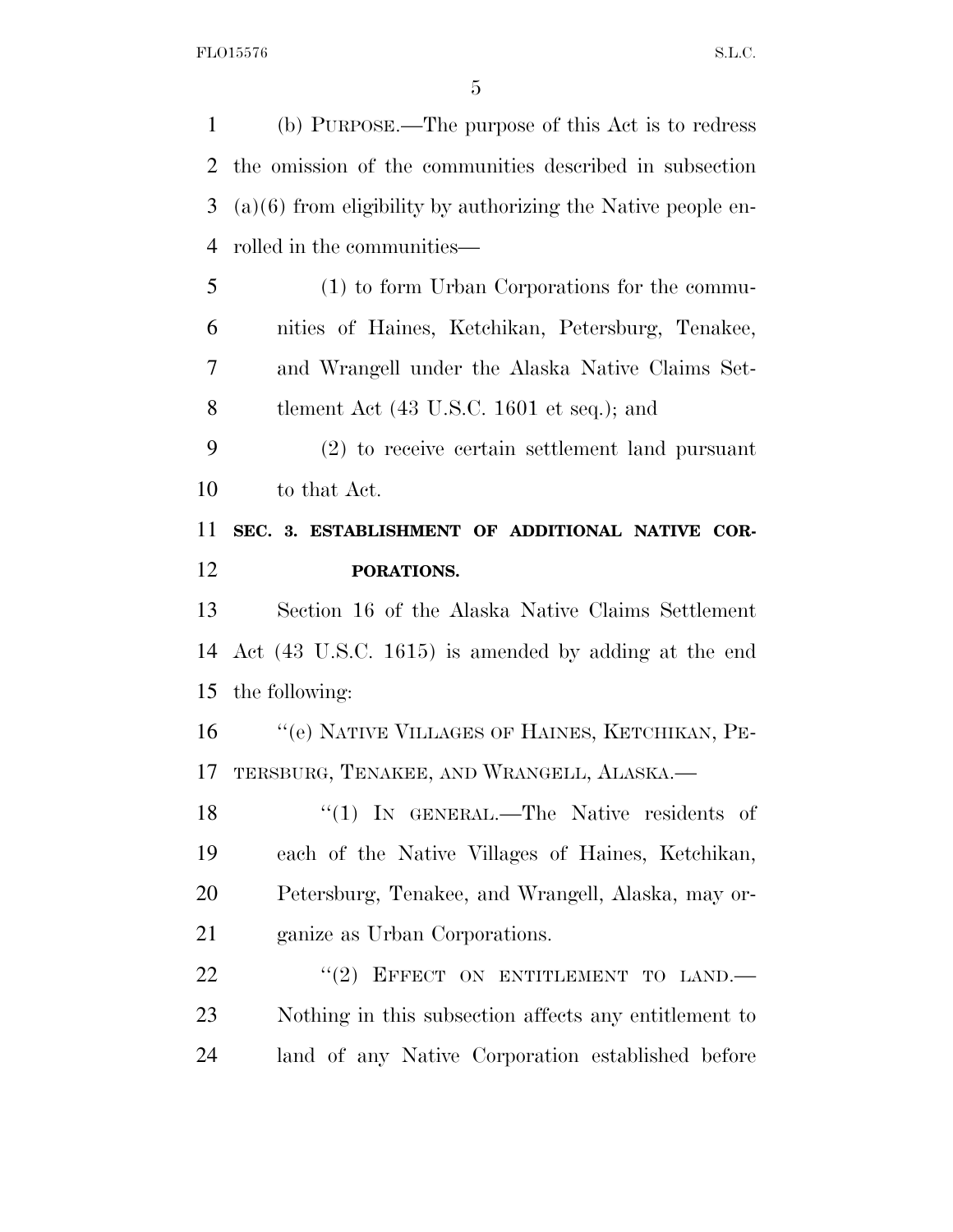the date of enactment of this subsection pursuant to 2 this Act or any other provision of law.".

#### **SEC. 4. SHAREHOLDER ELIGIBILITY.**

 Section 8 of the Alaska Native Claims Settlement Act (43 U.S.C. 1607) is amended by adding at the end the following:

 ''(d) NATIVE VILLAGES OF HAINES, KETCHIKAN, PETERSBURG, TENAKEE, AND WRANGELL.—

9 "(1) IN GENERAL.—The Secretary shall enroll to each of the Urban Corporations for Haines, Ketchikan, Petersburg, Tenakee, or Wrangell those individual Natives who enrolled under this Act to the Native Villages of Haines, Ketchikan, Petersburg, Tenakee, or Wrangell, respectively.

15 "(2) NUMBER OF SHARES.—Each Native who is enrolled to an Urban Corporation for Haines, Ketchikan, Petersburg, Tenakee, or Wrangell pursu- ant to paragraph (1) and who was enrolled as a shareholders of the Regional Corporation for South- east Alaska on or before March 30, 1973, shall re- ceive 100 shares of Settlement Common Stock in the respective Urban Corporation.

23 "(3) NATIVES RECEIVING SHARES THROUGH IN- HERITANCE.—If a Native received shares of stock in the Regional Corporation for Southeast Alaska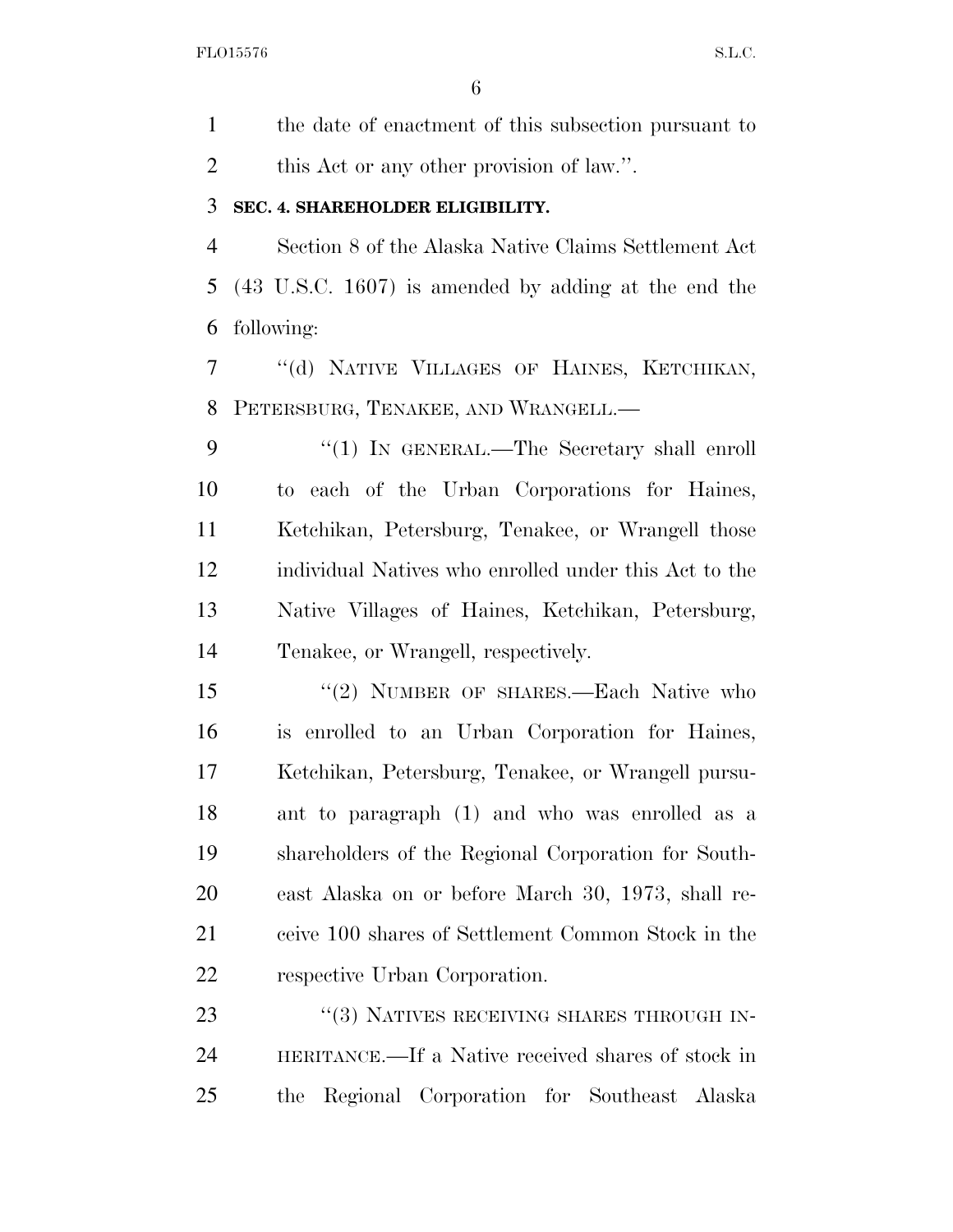FLO15576 S.L.C.

| $\mathbf{1}$   | through inheritance from a decedent Native who       |
|----------------|------------------------------------------------------|
| $\overline{2}$ | originally enrolled to the Native Village of Haines, |
| 3              | Ketchikan, Petersburg, Tenakee, or Wrangell and      |
| $\overline{4}$ | the decedent Native was not a shareholder in a Vil-  |
| 5              | lage or Urban Corporation, the Native shall receive  |
| 6              | the identical number of shares of Settlement Com-    |
| 7              | mon Stock in the Urban Corporation for Haines,       |
| 8              | Ketchikan, Petersburg, Tenakee, or Wrangell as the   |
| 9              | number of shares inherited by that Native from the   |
| 10             | decedent Native who would have been eligible to be   |
| 11             | enrolled to the respective Urban Corporation.        |
| 12             | "(4) EFFECT ON ENTITLEMENT TO LAND.                  |
| 13             | Nothing in this subsection affects entitlement to    |
| 14             | land of any Regional Corporation pursuant to sec-    |
| 15             | tion 12(b) or $14(h)(8)$ .".                         |
| 16             | SEC. 5. DISTRIBUTION RIGHTS.                         |
| 17             | Section 7 of the Alaska Native Claims Settlement Act |
|                | 18 (43 U.S.C. 1606) is amended—                      |
| 19             | $(1)$ in subsection $(j)$ —                          |
| 20             | (A) by striking " $(j)$ During" and inserting        |
| 21             | the following:                                       |
| 22             | DISTRIBUTION OF CORPORATE FUNDS AND<br>``(j)         |
| 23             | OTHER NET INCOME.-                                   |
| 24             | "(1) IN GENERAL.—During";                            |
|                |                                                      |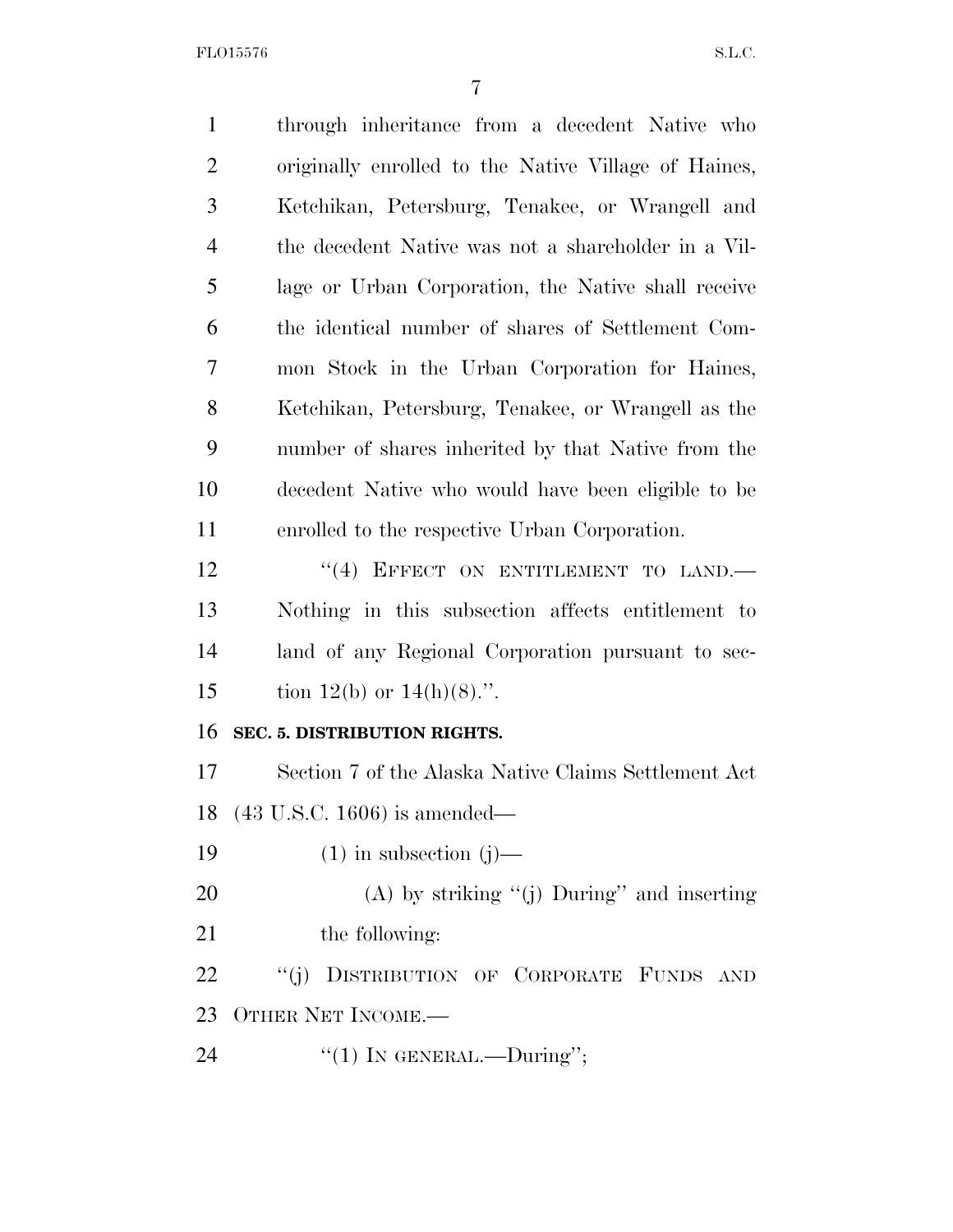FLO15576 S.L.C.

| $\mathbf{1}$   | (B) by striking "Not less" and inserting                         |
|----------------|------------------------------------------------------------------|
| $\overline{2}$ | the following:                                                   |
| 3              | "(2) MINIMUM ALLOCATION.—Not less";                              |
| $\overline{4}$ | (C) by striking "In the case" and inserting                      |
| 5              | the following:                                                   |
| 6              | "(3) THIRTEENTH REGIONAL CORPORATION.—                           |
| 7              | In the case"; and                                                |
| 8              | (D) by adding at the end the following:                          |
| 9              | "(4) NATIVE VILLAGES OF HAINES, KETCH-                           |
| 10             | IKAN, PETERSBURG, TENAKEE, AND WRANGELL.-                        |
| 11             | Native members of the Native Villages of Haines,                 |
| 12             | Ketchikan, Petersburg, Tenakee, and Wrangell who                 |
| 13             | become shareholders in an Urban Corporation for                  |
| 14             | such a Native Village shall continue to be eligible to           |
| 15             | receive distributions under this subsection as at-               |
| 16             | large shareholders of the Regional Corporation for               |
| 17             | Southeast Alaska."; and                                          |
| 18             | $(2)$ by adding at the end the following:                        |
| 19             | "(s) EFFECT OF AMENDATORY ACT.—The Unrecog-                      |
| 20             | nized Southeast Alaska Native Communities Recognition            |
| 21             | and Compensation Act and the amendments made by that             |
| 22             | Act shall not affect—                                            |
| 23             | $\cdot\cdot\cdot(1)$ the ratio for determination of revenue dis- |
| 24             | tribution among Native Corporations under this sec-              |
| 25             | tion; or                                                         |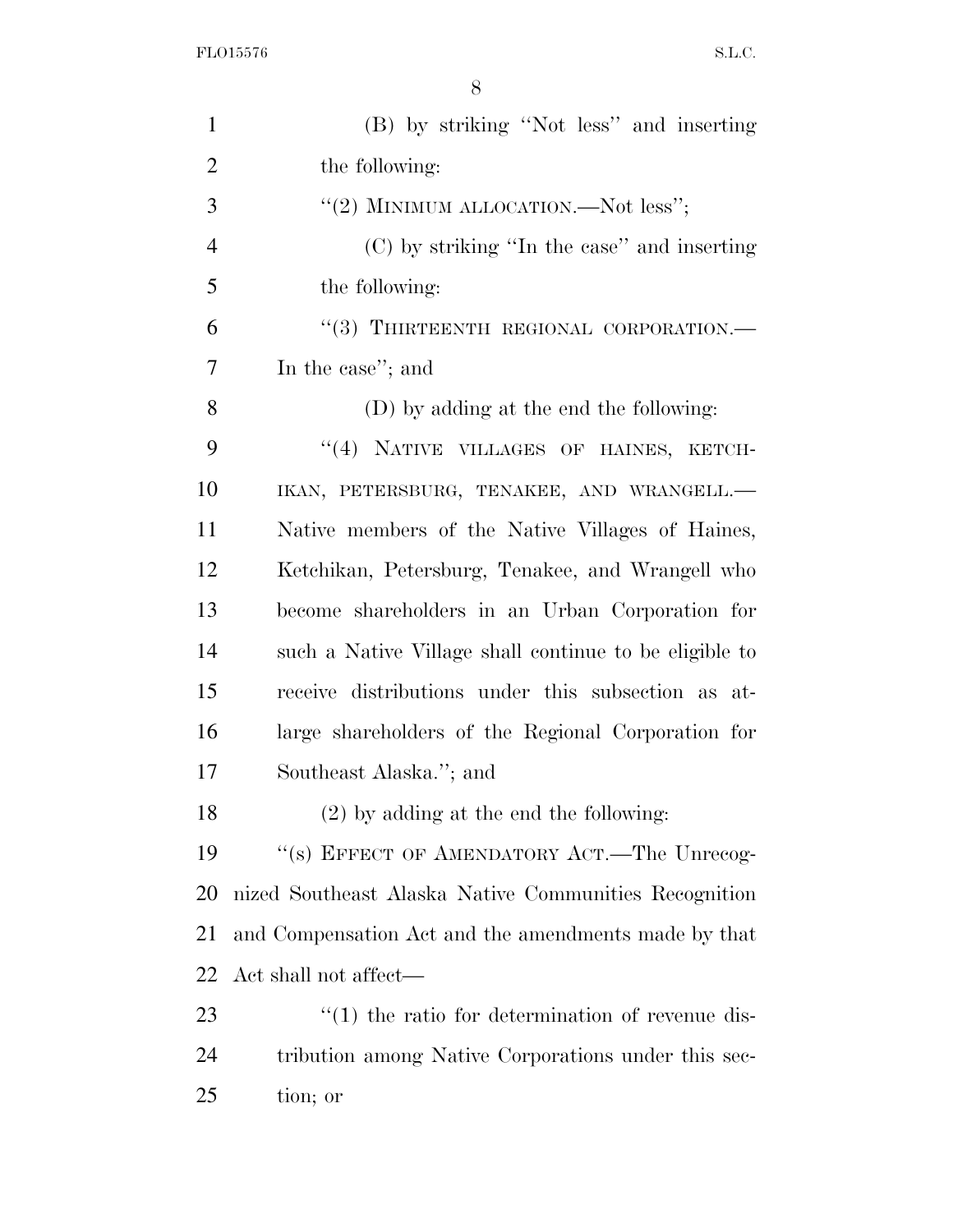1 ''(2) the settlement agreement among Regional Corporation or Village Corporations or other provi-sions of subsection (i) or (j).''.

#### **SEC. 6. COMPENSATION.**

 The Alaska Native Claims Settlement Act (43 U.S.C. 1601 et seq.) is amended by adding at the end the fol-lowing:

## **''SEC. 43. URBAN CORPORATIONS FOR HAINES, KETCHIKAN, PETERSBURG, TENAKEE, AND WRANGELL.**

10 "(a) OFFER OF COMPENSATION.—

 ''(1) IN GENERAL.—On incorporation of the Urban Corporations for Haines, Ketchikan, Peters- burg, Tenakee, and Wrangell, the Secretary, in con- sultation and coordination with the Secretary of Commerce, and in consultation with representatives of each such Urban Corporation and the Regional Corporation for Southeast Alaska, shall offer as compensation, pursuant to this Act, 1 township of land (23,040 acres) to each of the Urban Corpora- tions for Haines, Ketchikan, Petersburg, Tenakee, and Wrangell, in accordance with this subsection.

22 "(2) LOCAL AREAS OF HISTORICAL, CULTURAL, TRADITIONAL, AND ECONOMIC IMPORTANCE.—

24 ''(A) IN GENERAL.—The Secretary shall offer as compensation under this subsection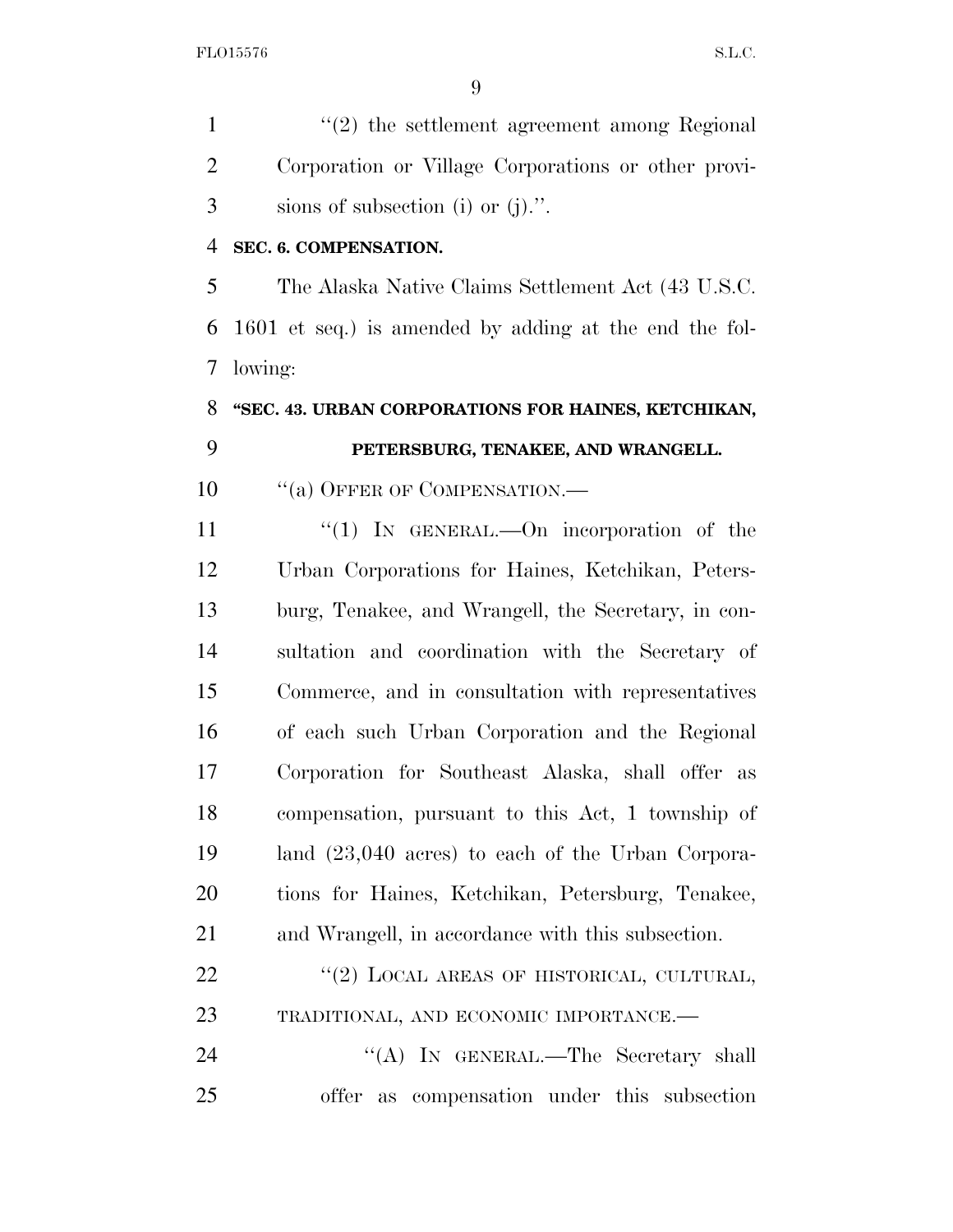| $\mathbf{1}$   | local areas of historical, cultural, traditional,    |
|----------------|------------------------------------------------------|
| $\overline{2}$ | and economic importance to Alaska Natives            |
| 3              | from the Villages of Haines, Ketchikan, Peters-      |
| $\overline{4}$ | burg, Tenakee, or Wrangell.                          |
| 5              | "(B) SELECTION OF LAND.—In selecting                 |
| 6              | the land to be withdrawn and conveyed pursu-         |
| $\overline{7}$ | ant to this section, the Secretary—                  |
| 8              | "(i) shall give preference to land with              |
| 9              | commercial purposes; and                             |
| 10             | "(ii) may include subsistence and cul-               |
| 11             | tural sites, aquaculture sites, hydroelectric        |
| 12             | sites, tideland, surplus Federal property            |
| 13             | and eco-tourism sites.                               |
| 14             | "(C) CONTIGUOUS, COMPACT SITES.—The                  |
| 15             | land selected pursuant to this section shall be      |
| 16             | contiguous and reasonably compact tracts if          |
| 17             | practicable.                                         |
| 18             | "(D) VALID EXISTING RIGHTS.—The land                 |
| 19             | selected pursuant to this section shall be subject   |
| 20             | to all valid existing rights and all other provi-    |
| 21             | sions of section $14(g)$ , including any lease, con- |
| 22             | tract, permit, right-of-way, or easement (includ-    |
| 23             | ing a lease issued under section $6(g)$ of the Act   |
| 24             | of July 7, 1958 (commonly known as the 'Alas-        |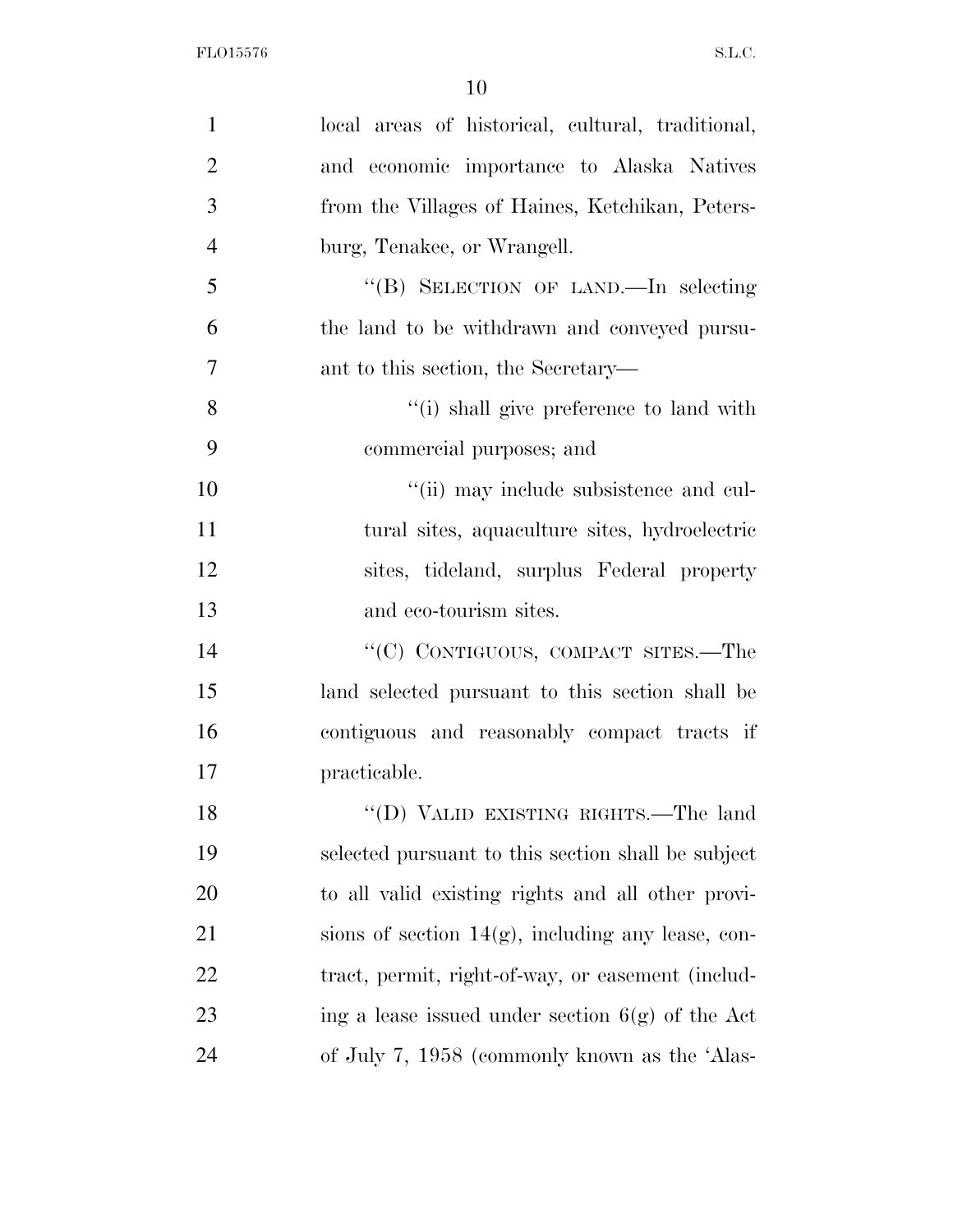| $\mathbf{1}$   | ka Statehood Act') $(48 \text{ U.S.C. note prec. } 21;$ |
|----------------|---------------------------------------------------------|
| $\overline{2}$ | Public Law $85-508$ ).                                  |
| 3              | "(b) ACCEPTANCE OR REJECTION OF OFFER.—                 |
| 4              | "(1) IN GENERAL.—Not later than 1 year after            |
| 5              | the date of the offer of compensation from the Sec-     |
| 6              | retary under subsection (a), the each of the Urban      |
| 7              | Corporations for Haines, Ketchikan, Petersburg,         |
| 8              | Tenakee, and Wrangell shall accept or reject the        |
| 9              | offer.                                                  |
| 10             | "(2) RESOLUTION.—To accept or reject the                |
| 11             | offer, each such Urban Corporation shall provide to     |
| 12             | the Secretary a properly executed and certified cor-    |
| 13             | porate resolution that states that the offer proposed   |
| 14             | by the Secretary was voted on, and either approved      |
| 15             | or rejected, by a majority of the shareholders of the   |
| 16             | Urban Corporation.                                      |
| 17             | $\lq(3)$ REJECTION OF OFFER.—If the offer is re-        |
| 18             | jected—                                                 |
| 19             | $\lq\lq$ the Secretary, in consultation with            |
| 20             | representatives of the Urban Corporation that           |
| 21             | rejected the offer and the Regional Corporation         |
| 22             | for Southeast Alaska, shall revise the offer; and       |
| 23             | "(B) the Urban Corporation shall have an                |
| 24             | additional 180 days within which to accept or           |
| 25             | reject the revised offer.                               |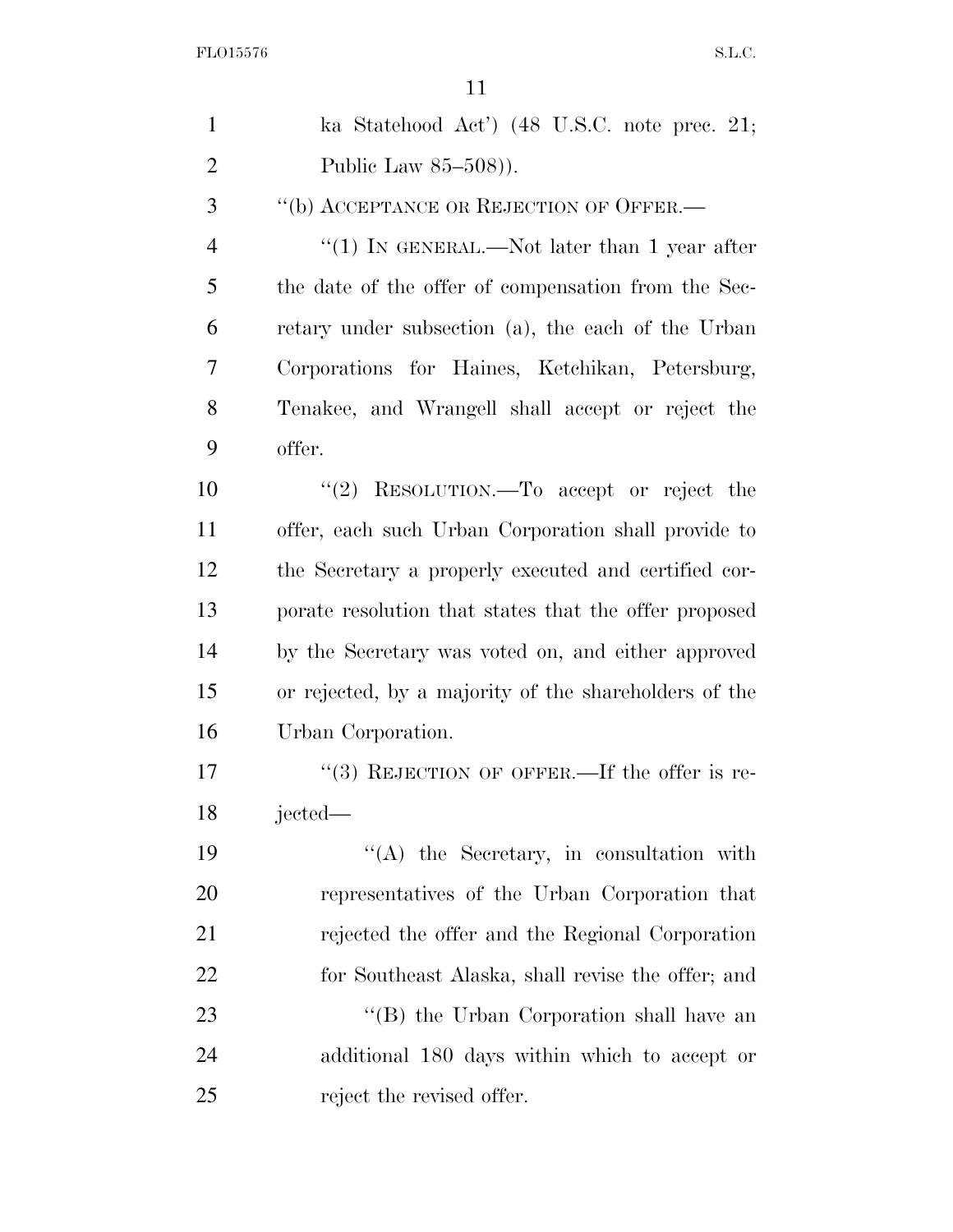1 "(e) WITHDRAWAL AND CONVEYANCE OF LAND AND TITLE.—Not later than 180 days after receipt of a cor- porate resolution of an Urban Corporation approving an offer of the Secretary under subsection (b)(1), the Sec-retary shall (as appropriate)—

6  $\frac{4}{1}$  withdraw the land;

 ''(2) convey to the Urban Corporation title to the surface estate of the land; and

 ''(3) convey to the Regional Corporation for Southeast Alaska title the subsurface estate for the land.

12 "(d) CONVEYANCE OF ROADS, TRAILS, LOG TRANS- FER FACILITIES, LEASES, AND APPURTENANCES.—The Secretary shall, without consideration of compensation, convey to the Urban Corporations of Haines, Ketchikan, Petersburg, Tenakee, and Wrangell, by quitclaim deed or patent, all right, title, and interest of the United States in all roads, trails, log transfer facilities, leases, and ap- purtenances on or related to the land conveyed to the Cor-porations pursuant to subsection (c).

21 "(e) SETTLEMENT TRUST.—

22 "(1) IN GENERAL.—The Urban Corporations of Haines, Ketchikan, Petersburg, Tenakee, and Wrangell may establish a settlement trust in accord-ance with section 39 for the purposes of promoting